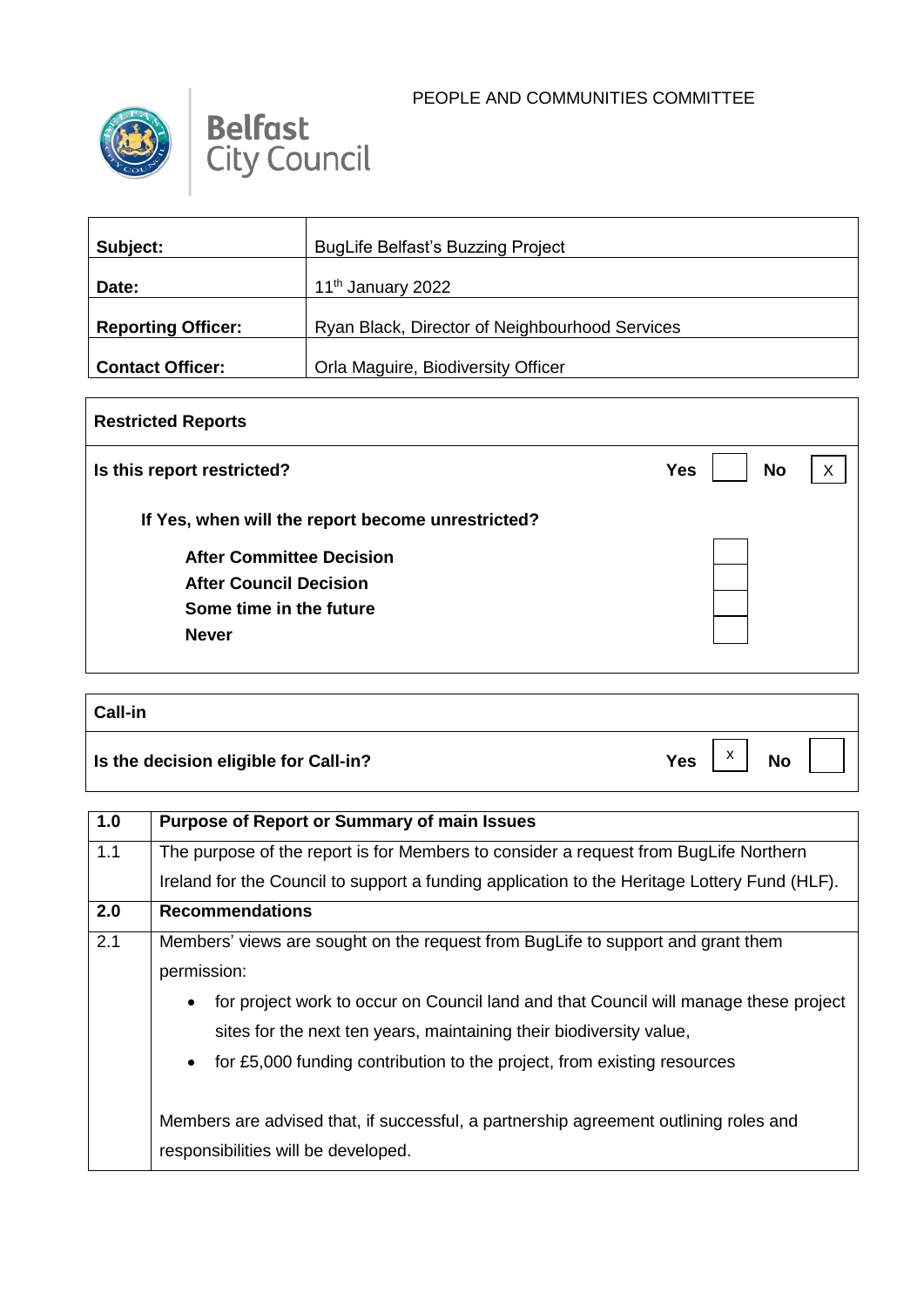| 3.0 | <b>Main report</b>                                                                                                                                                                                                                                                                                                                   |
|-----|--------------------------------------------------------------------------------------------------------------------------------------------------------------------------------------------------------------------------------------------------------------------------------------------------------------------------------------|
|     | <b>Key Issues</b>                                                                                                                                                                                                                                                                                                                    |
| 3.1 | Insect pollination is essential to food production. 'One out of every 3 mouthfuls' is pollinated<br>by insects. Wild bees pollinate between 85-95% of the UK's insect pollinated crops, while<br>honeybees pollinate between 5-15%. This free service is estimated to be worth £1.8 billion<br>each year.                            |
| 3.2 | More than half of our bee species have suffered declines over the past 50 years with<br>over 250 UK pollinators in danger of extinction. Habitat loss is a major driver of<br>pollinator declines and in Northern Ireland we have lost as much as 97% of our<br>wildflower meadows in the last half century.                         |
| 3.3 | Over the past year, Buglife have worked closely with several stakeholders including Belfast<br>City Council, National Trust, Belfast Hills Partnership, Lagan Valley Regional Park and<br>others to develop the Belfast's Buzzing project with the shared goal of creating and<br>restoring wildflower-rich habitats across Belfast. |
| 3.4 | This 2-year project will address the catastrophic decline in pollinating insects by<br>significantly increasing the amount of connected wildflower-rich habitats across Belfast.                                                                                                                                                     |
| 3.5 | "Belfast's Buzzing" project aims to promote insect pollinators in parks and open spaces as<br>well as inform, inspire and engage local communities in the recovery of nature within their<br>local area.                                                                                                                             |
| 3.6 | In partnership with Belfast City Council, and working with landowners, schools, community<br>groups and other NGOs, the project will restore 15 hectares of publicly accessible sites for<br>pollinators and inspire landowners to restore a further 5-10 hectares of their sites.                                                   |
| 3.7 | Potential sites for habitat restoration, creation and enhancement works have been<br>identified including some Council sites for some of our most threatened bee species.                                                                                                                                                            |
| 3.8 | Belfast's Buzzing will provide an interesting and fun opportunity for local people and<br>communities to learn about the importance of pollinators and their habitats and to get<br>involved in enhancing their local parks and open spaces.                                                                                         |